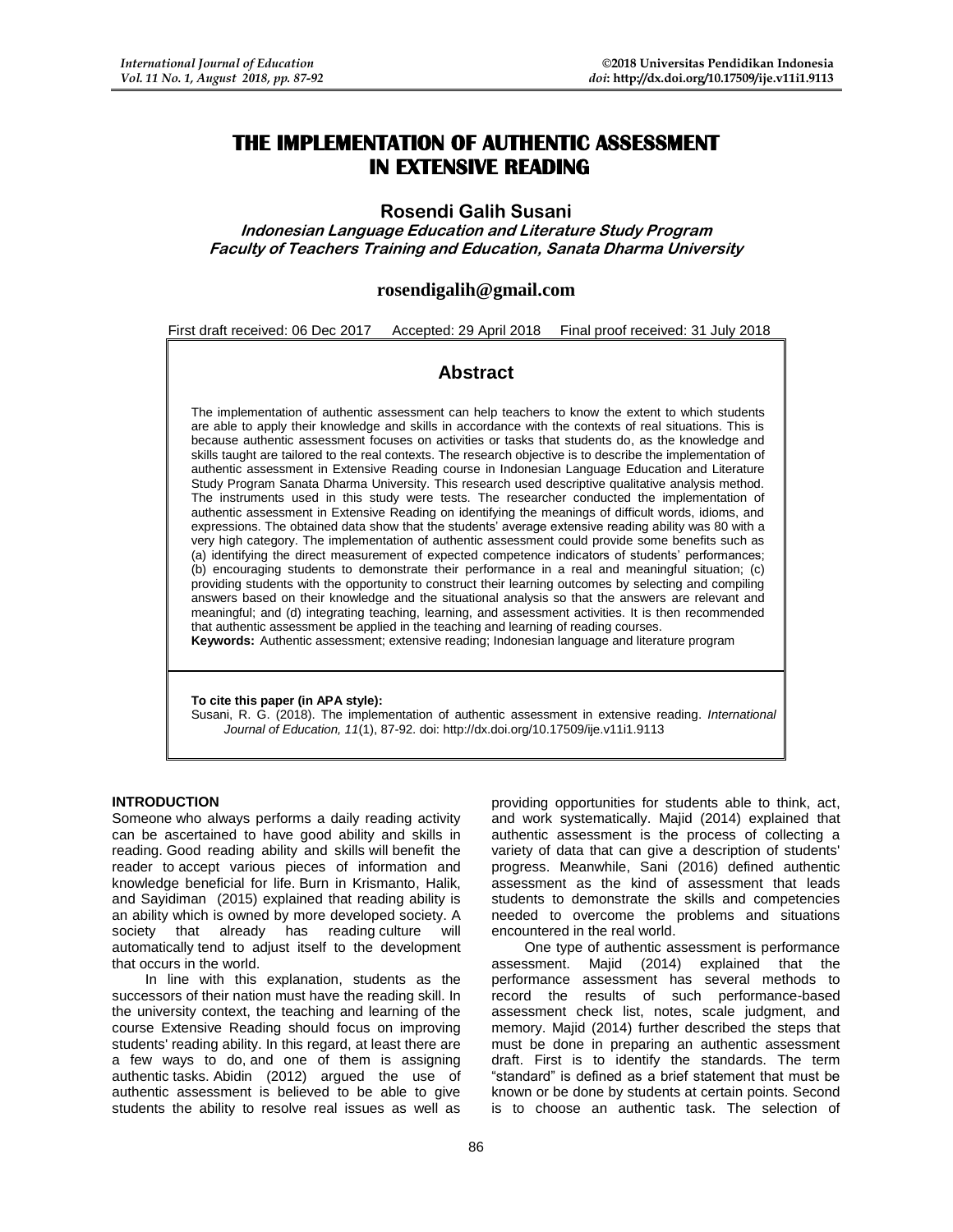authentic tasks should be adjusted with the standard analysis and assess the actual reality. Third is to identify the criteria for the task. The criteria in question are indicators of good performance on a task. Criteria should be stated clearly and briefly. Fourth is to create the criterion standard (rubric).

Pratiwi (2014) added some points: (1) analytical rubrics are designed to assess students' ability in details in quantitative method; (2) analytical rubrics contain various aspects of competence standards, detailed description of achievement, score (categories), and the explanation of scoring results into categories; and (3) the students' ability is to be deduced based on the total score of each aspect. Based on the expert's opinion, the researcher can conclude that authentic assessment is an assessment that focuses on activities or tasks that students do, in which the knowledge and skills taught are tailored to the real contexts.

The tasks can train the students to think in higher order thinking*.* Widodo and Kadarwati (2012) asserted that with higher order thinking*,* students are able to distinguish ideas clearly, argue well, solve problems, construct explanations, hypothesize, and understand complex matters. Authentic tasks can help students in increasing the use of appropriate language in daily life. To get truly genuine learning activities, authentic teaching materials, authentic tasks which support students' understanding, and authentic assessment are needed; the latter is needed as one of assessments which focus on activities or tasks done by students as an application of knowledge and skills tailored to real contexts.

In Indonesian Language Education and Literature Study Program, there is an Extensive Reading course. Suhartini (2012) describes extensive reading as reading widely. The object includes as many texts as possible in the shortest time possible. However, it turns out that the lecturing processes sometimes do not occur as expected. There are several problems that usually appear in Extensive Reading, such as students' reading interest is still low, many students are still too lazy to do the reading because they usually will only read if there is a need, there are physical disorders that become obstacles in reading, and students are not able to understand the texts. Another problem that often occurs in the process of Extensive Reading is that students sometimes are less careful in defining certain meanings. In this case, the extensive reading process greatly affects the information obtained by the students.

Among the methods previously mentioned, the implementation of authentic assessment can be a good choice. Abidin (2012) stated that the use of authentic assessment is believed to be able to give students the ability to resolve real issues as well as providing opportunities for students to be able to think, act, and work systematically. In this article, the researcher will propose the implementation of authentic assessment employed in Extensive Reading to identify students' extensive reading proficiency.

Previous research has also revealed the importance of authentic assessment in reading skills. Abidin (2012) explained that authentic assessment can

be used to support the success of building students' skills in reading comprehension. Authentic assessment can be useful in effectively determining students' reading skill sets. Masrukhin (2014) added that authentic assessment is *the real mirror* of the condition of students' learning. Authentic tasks can be a useful tool to an instructor. These tasks can be used as an assessment to accurately determine the true state of student learning. Absari, Sudiana, and Wendra (2015) in their research showed that the use of authentic assessment can help the teacher understand students' ability to demonstrate their understanding. Authentic assessment can also describe improvements in students' learning outcomes in order to observe, question, reason, try, and communicate.

This is supported by Wiana, et al. (2015, p. 5) which suggests that authentic judgments are important in improving learning outcomes. Authentic assessment is no longer implemented using traditional assessment formats such as multiple-choice, matching, true-false, and "paper and pencil" standardized test. Teachers can use a format that encourages students to complete a task by performatively demonstrating a method of solving a problem. From exposure to authentic tasks, we can conclude that one of the authentic assessment formats which can be developed by teachers is in the form of tasks.

Reynisdóttir (2016) reported that the innovation from a conservative/traditional assessment to an authentic assessment shows that there is effort to fulfill students' needs. Teachers do not only think about and prepare students' needs, but also make targets which will become students' competences. Kinay and Bağçeci (2016) also demonstrated that an authentic assessment can improve pre-service teachers' problem-solving abilities. Meanwhile, Aziz and Yusoff (2016) found that authentic assessment could help improve the process writing of children in primary schools.

As the previous research shown, the implementation of authentic assessment at the university level in Indonesia has not garnered sufficient attention. Hence, the present research would like to describe methods of implementation of authentic assessment in specifically in the extensive reading course in the Indonesian Language Literature Program at Sanata Dharma University. In particular, the material which was assessed was related to defining the meaning of words, idioms, and phrases. This research will be useful to develop an authentic assessment extensive reading skills in the study program of Indonesian language and literature. In addition, this research can be used by teacher candidates and lecturers who will implement authentic assessment in reading skills.

#### **METHOD**

The researcher will describe the implementation of extensive reading assessment of the first semester students of the academic year 2017/2018 of *PBSI* Study Program Sanata Dharma University Yogyakarta. This research used descriptive qualitative analysis method. The instruments used in this study were test instruments. Multiyaningsih (2014) defined a test as a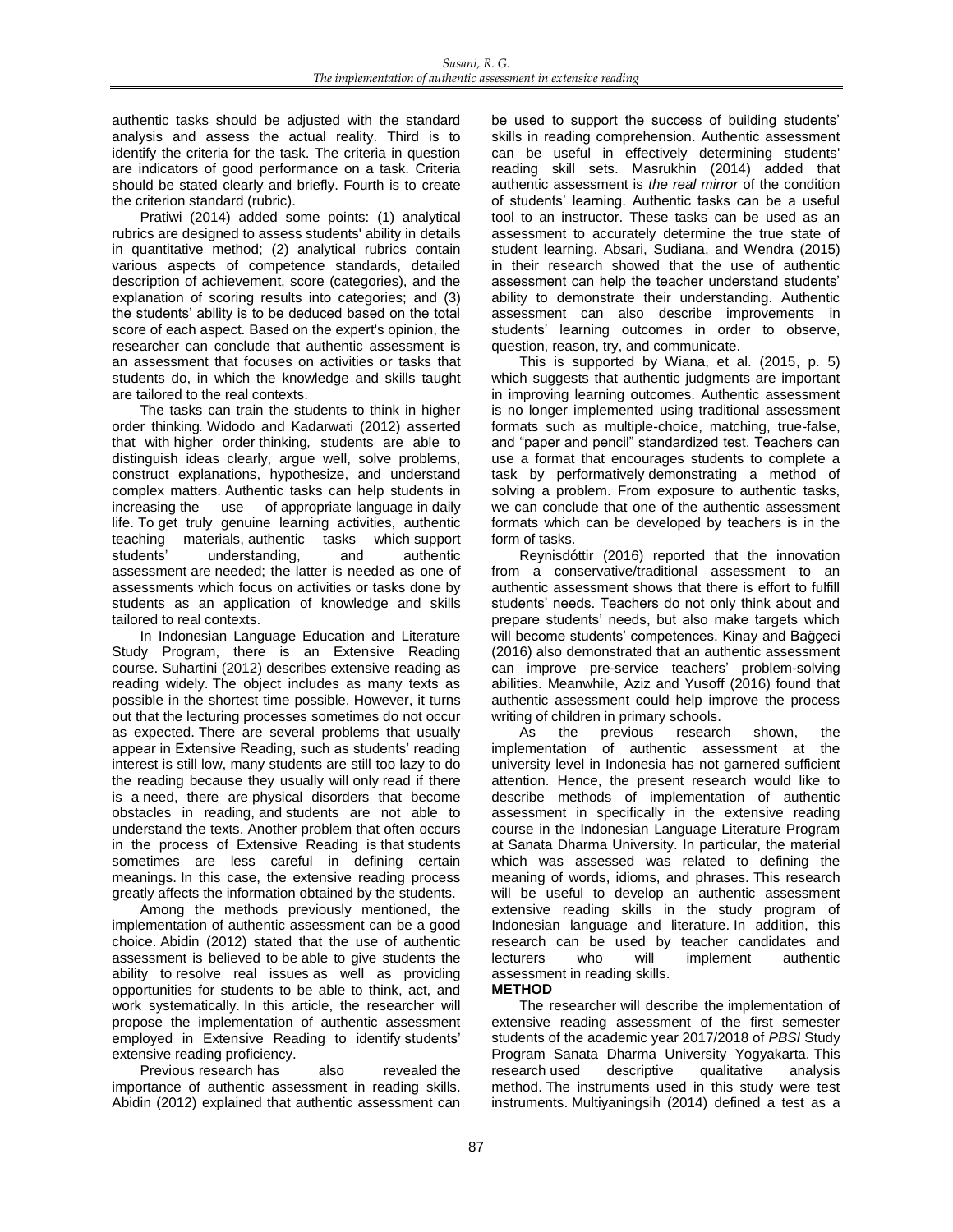data gathering method that serves to measure a right or wrong answer. The correct answer will receive a score and a wrong answer will not receive a score. Thus, the results of the measurement by using the test are categorized as quantitative data. The source of data of this study was test scores of students of Class A from the first semester of academic year 2017/2018 who took Extensive Reading in the Indonesian Language and Literature Program at Sanata Dharma University, Yogyakarta. The students as a data source provided the data in the form of extensive reading assignments. Extensive reading assignments included comprehending news texts to define the meaning of difficult words, the meaning of idioms, and the meaning of phrases. The researcher examined Extensive Reading tasks by using authentic assessment to<br>determine Class A students' determine Class A students' understanding in defining the meaning of difficult words, the meaning of idioms, and the meaning of phrases in the texts.

The data collection technique in this study used the documentation through extensive reading assignments done by students in defining the meaning of words, idioms, and expressions in the news texts by conducting the assessment that had been developed by the researcher and validated by experts. The data analysis technique used was descriptive qualitative. The researcher performed the following steps. First, the researcher examined the expected final ability in the lecture. Second, the researcher formulated materials, tasks, and assessments based on the expected competence. Third, the researcher determined the proper assessment instrument. Furthermore the assessment instrument. Furthermore, the procedures in analyzing the data were (1) assessing and scoring on each students' answer sheets, (2) assessing and scoring by using a scale of 1-4. The researcher did not only determine the scale but also determined the criteria related to the content and process, such as giving 4 for a number that has the most complete answer. After that, the researcher was able to obtain the average value of all studied aspects.

In Extensive Reading, the lecturer gave the tasks to define the meaning of difficult words, idioms, and expressions in the news texts. The researcher assessed the task by using an authentic assessment that had been developed and had been validated by experts. Here's a scoring rubric developed by the researcher.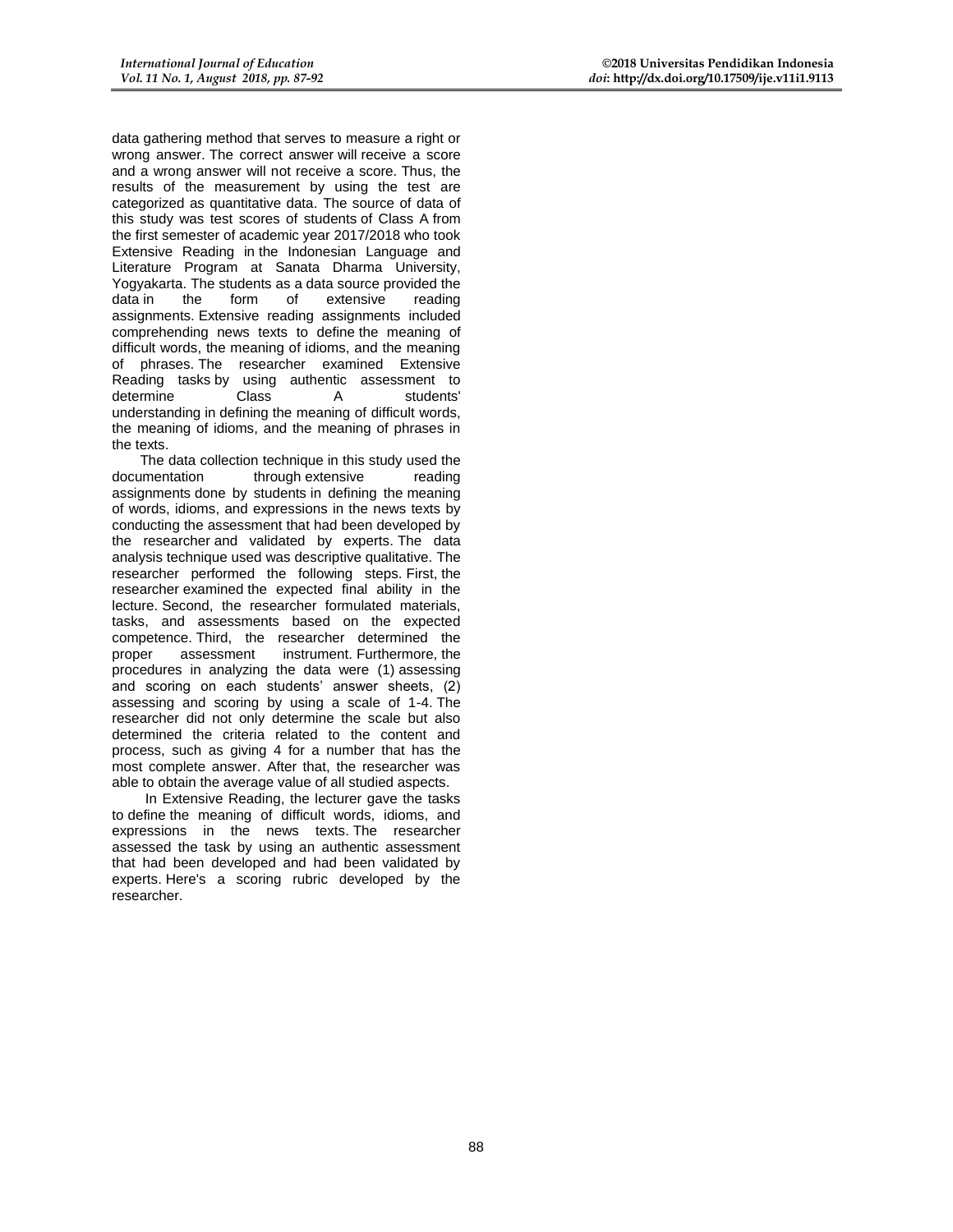Table 3 The Authentic Assessment in Defining the Meaning of Difficult Words, Idioms, and Expressions in the News Texts

| The Expected Final Ability<br><b>Student's Name</b><br>Student's Identity Number |                                     |                | : Being able to define the meaning of difficult words, idioms, and expressions |
|----------------------------------------------------------------------------------|-------------------------------------|----------------|--------------------------------------------------------------------------------|
| No.                                                                              | <b>Aspect of Assessment</b>         | <b>Score</b>   | <b>Criteria</b>                                                                |
| 1.                                                                               | Report presentation                 | $\overline{4}$ | Reports are presented clearly and systematically                               |
|                                                                                  |                                     | 3              | Reports are presented fairly clear and systematical                            |
|                                                                                  |                                     | $\overline{2}$ | Reports are presented less clearly and less                                    |
|                                                                                  |                                     |                | systematically                                                                 |
|                                                                                  |                                     | 1              | Reports are presented unclear and not systematic                               |
| 2.                                                                               | Completeness and accuracy of        | 4              | The content of the report is very complete and                                 |
|                                                                                  | report content                      |                | supporting by evidences                                                        |
|                                                                                  |                                     | $\overline{3}$ | The content of the report is complete and                                      |
|                                                                                  |                                     |                | accompanied by supporting evidence                                             |
|                                                                                  |                                     | $\overline{2}$ | The content of the report is incomplete and the                                |
|                                                                                  |                                     |                | evidence provided is less favorable                                            |
|                                                                                  |                                     | 1              | The content of the report is incomplete and do not                             |
|                                                                                  |                                     |                | include supporting evidence                                                    |
| 3.                                                                               | Able to find difficult words, the   | $\overline{4}$ | Overall able to find 100-70 more difficult words,                              |
|                                                                                  | meaning of idioms, and the          |                | idioms, and phrases                                                            |
|                                                                                  | meaning of expressions              | $\overline{3}$ | Overall able to find 69-40 difficult words, idioms, and                        |
|                                                                                  |                                     |                | phrases                                                                        |
|                                                                                  |                                     | $\overline{2}$ | Overall able to find 40-20 more difficult words, idioms,                       |
|                                                                                  |                                     | 1              | and phrases<br>Overall able to find less than 20 difficult words,              |
|                                                                                  |                                     |                | idioms, and phrases                                                            |
| 4.                                                                               | Able to define difficult words, the | $\overline{4}$ | There are no errors in defining the difficult word, the                        |
|                                                                                  | meaning of idioms, and the          |                | meaning of idioms, and the meaning of expressions                              |
|                                                                                  | meaning of expressions              | $\mathfrak{S}$ | There are 1-10 mistakes in defining difficult words, the                       |
|                                                                                  |                                     |                | meaning of idioms, and the meaning of phrases                                  |
|                                                                                  |                                     | $\overline{2}$ | There are 11-20 errors in defining difficult words, the                        |
|                                                                                  |                                     |                | meaning of idioms, and the meaning of phrases                                  |
|                                                                                  |                                     | $\mathbf{1}$   | There are more than 20 errors in defining difficult                            |
|                                                                                  |                                     |                | words, the meaning of idioms, and the meaning of                               |
|                                                                                  |                                     |                | phrases                                                                        |
| 5.                                                                               | The accuracy of the use of          | $\overline{4}$ | There is no mistake to use the elements of                                     |
|                                                                                  | elements of Indonesian language     |                | Indonesian language                                                            |
|                                                                                  |                                     | $\overline{3}$ | There are 1-10 mistakes in using the elements of                               |
|                                                                                  |                                     |                | Indonesian language                                                            |
|                                                                                  |                                     | $\overline{2}$ | There are 11-20 mistakes in using the elements of                              |
|                                                                                  |                                     |                | Indonesian language                                                            |
|                                                                                  |                                     | 1              | There are more than 20 in using the elements of                                |
|                                                                                  |                                     |                | Indonesian language                                                            |
|                                                                                  |                                     |                |                                                                                |

Table 3 can be used as a guide in implementing authentic assessment. Then, to simplify

authentic assessment, teachers can use a practical assessment instrument such as presented in table 4.

Table 4. The Assessment Instrument to Identify Difficult Words, the Meaning of Idioms, and the Meaning of Phrases **Name:**

| <b>Student's Identity Number:</b> |                                                                                       |  |              |  |  |  |  |  |
|-----------------------------------|---------------------------------------------------------------------------------------|--|--------------|--|--|--|--|--|
| No.                               | <b>Aspect of Assessment</b>                                                           |  | <b>Score</b> |  |  |  |  |  |
|                                   |                                                                                       |  |              |  |  |  |  |  |
|                                   | Report presentation                                                                   |  |              |  |  |  |  |  |
| 2.                                | Completeness and accuracy of report content                                           |  |              |  |  |  |  |  |
| 3.                                | Able to find difficult words, the meaning of idioms, and the meaning of expressions   |  |              |  |  |  |  |  |
|                                   |                                                                                       |  |              |  |  |  |  |  |
| 4.                                | Able to define difficult words, the meaning of idioms, and the meaning of expressions |  |              |  |  |  |  |  |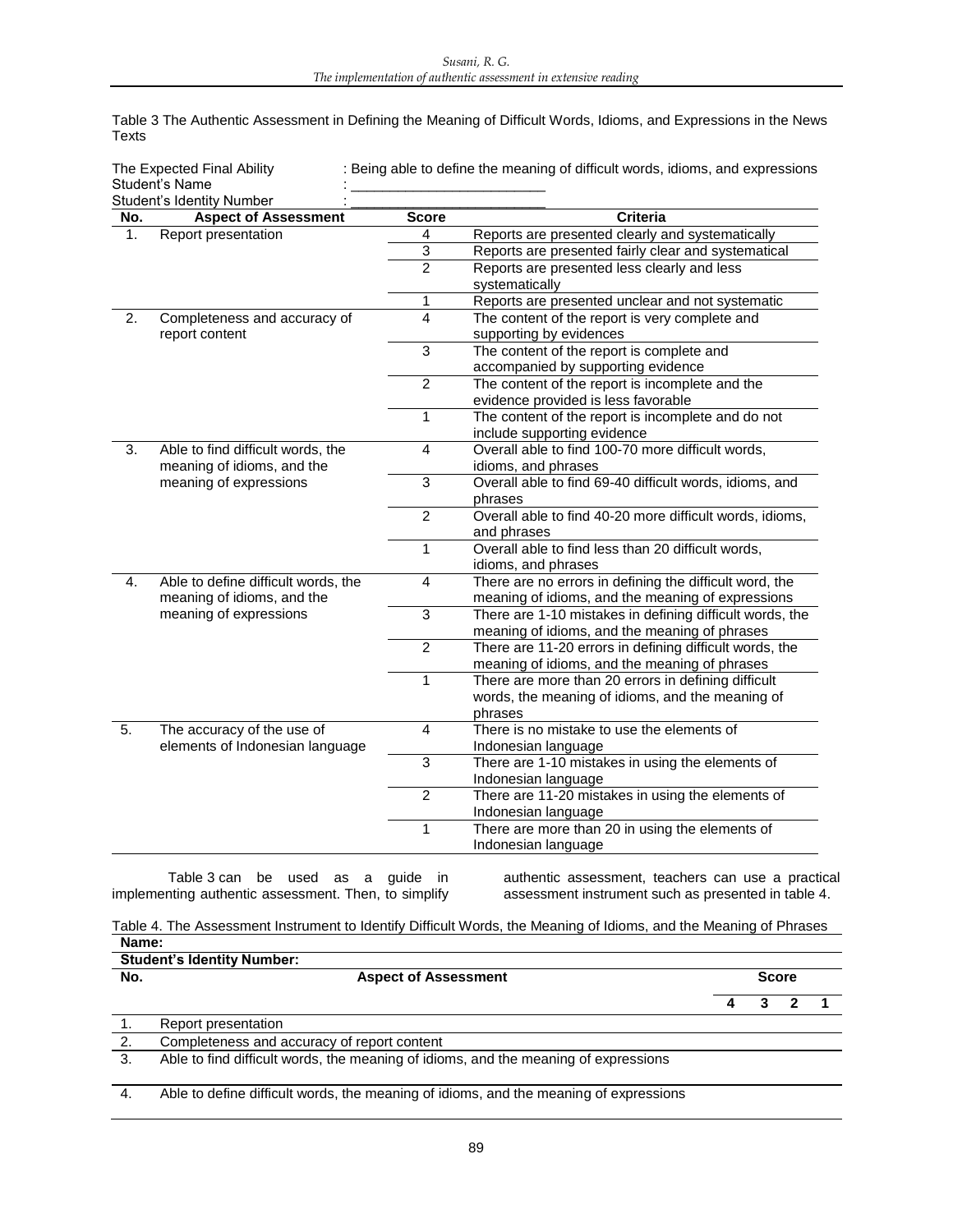|  | 5. |  | The accuracy of the use of elements of Indonesian language |
|--|----|--|------------------------------------------------------------|
|--|----|--|------------------------------------------------------------|

Table 5 display the guidelines to use the instrument.

Scoring guideline:  $\frac{\text{total score}}{\text{maximum total score}}$  x 100 = Score

Table 5. The Assessment Criteria

| <b>Assessment Criteria</b> |                 |                   |                             |  |  |  |  |
|----------------------------|-----------------|-------------------|-----------------------------|--|--|--|--|
| <b>Score</b>               | <b>Interval</b> | Criteria          | Letter<br><b>Conversion</b> |  |  |  |  |
|                            | 80-100          | Very High         |                             |  |  |  |  |
| з                          | 59-79           | High              |                             |  |  |  |  |
| 2                          | 39-78           | <b>Fairly Low</b> |                             |  |  |  |  |
|                            | -39             | 0 <sub>W</sub>    |                             |  |  |  |  |

After finding out the score of each student, and then the researcher calculated the average (mean) based on Nurgiyantoro's (2012, p. 219) formula as follows.

$$
\bar{X} = \frac{\sum n}{N}
$$

Information:

Σn = Total Score

 $N =$  Number of Students

 $X = Average (mean)$ 

### **FINDINGS AND DISCUSSIONS**

Starting from various steps and research processes, finally the researchers obtained accurate research results. The results of extensive reading essay in defining the meaning of words, idioms, and expressions, the students were assessed in terms of (1) the report presentation, (2) the completeness and accuracy of the content of the report, (3) the study of finding difficult words, the meaning of idioms, and the meaning of expressions, (4) the study to define difficult words, the meaning of idioms, and the meaning of phrases, and (5) the accuracy of the use of elements in Indonesian language. The result table of final score of the extensive reading task in defining the meaning of words, idioms, and phrases is a table for viewing and determining students' extensive reading comprehension. The scores of students who have done the activities of defining the meaning of words, idioms, and phrases are presented in Table 6.

| Table 6 The Percentage Value Defining the Meaning of Words, Idioms, and Expressions |  |  |  |
|-------------------------------------------------------------------------------------|--|--|--|
|-------------------------------------------------------------------------------------|--|--|--|

| No.             | <b>Interval</b> | <b>Criteria</b> | Letter<br><b>Conversion</b> | <b>Frequency of</b><br><b>Student</b>                                                     | Percentage | Average<br>Value | <b>Criteria</b>  |
|-----------------|-----------------|-----------------|-----------------------------|-------------------------------------------------------------------------------------------|------------|------------------|------------------|
| 1.              | 80-100          | Very high       | A                           | 9<br>- Score 90<br>obtained by<br>7 students<br>- Score 80<br>obtained by<br>2 students   | 42.86%     | 80               | Very<br>high (A) |
| 2.              | 59-79           | High            | B                           | 12<br>- Score 75<br>obtained by<br>10 students<br>- Score 70<br>obtained by<br>2 students | 57.14%     |                  |                  |
| 3.              | 39-78           | Fairly low      | С                           | 0                                                                                         |            |                  |                  |
| 4.              | $39$            | Low             | D                           | 0                                                                                         |            |                  |                  |
| Number of       |                 |                 |                             | 21                                                                                        |            |                  |                  |
| <b>Students</b> |                 |                 |                             |                                                                                           |            |                  |                  |

Table 6 shows that students with very high ability are 9 students (42.86%) with very high criteria and 12 students (57.14%) with high criteria. The researcher drew a conclusion that most of students with percentage 57.14% that consists of 12 students have ability to define the meaning of words, idioms, and expressions well (high). The average value of students in defining the meaning of words, idioms, and expressions produced by students is 80 with very high criteria. The detailed information can be seen in the bar chart of Figure 1. 0

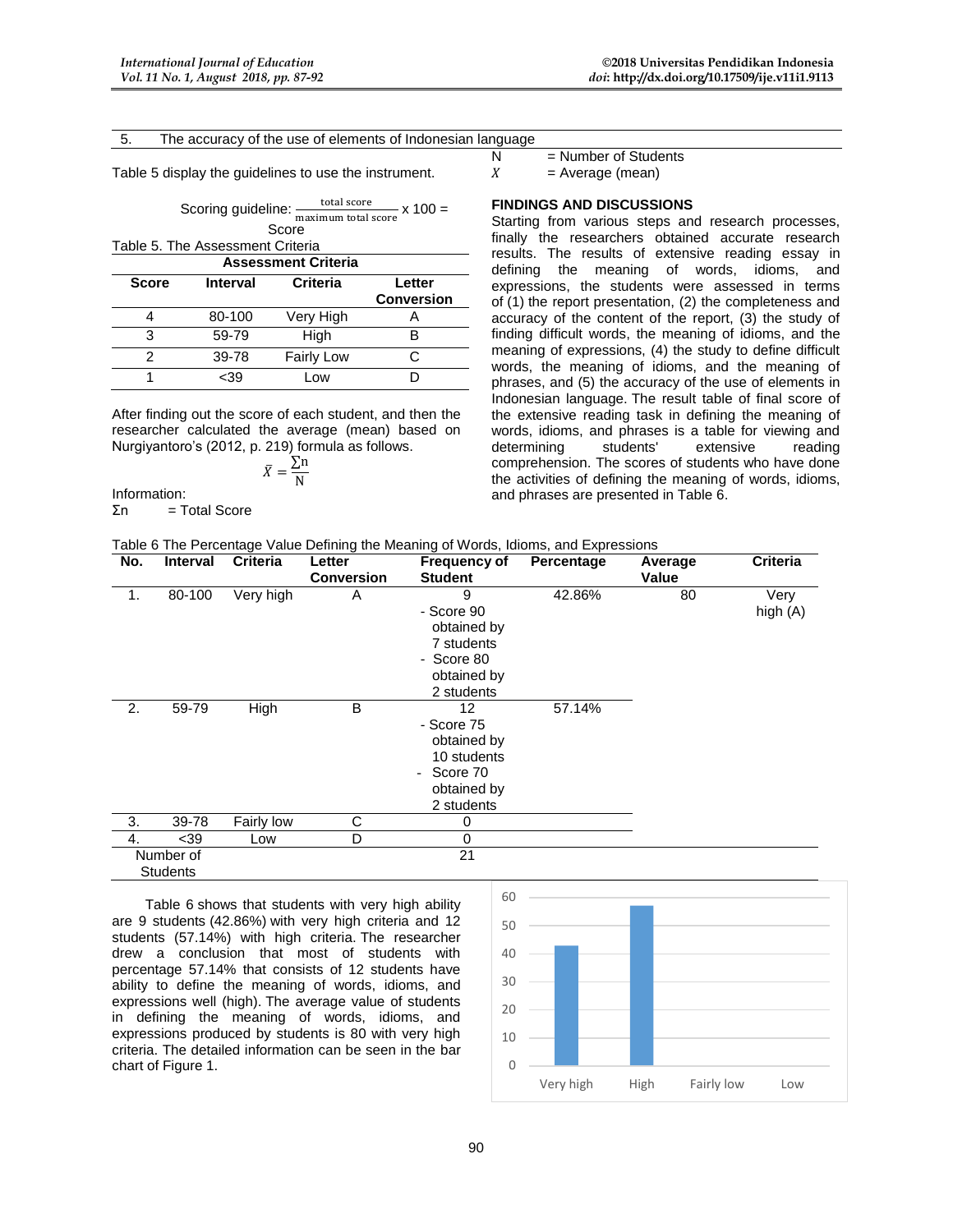#### Figure 1. The Bar Diagram Defining the Meaning of Words, Idioms, and Phrases

The data from extensive reading in defining the meaning of words, idioms, and expressions were done by Class A students of the first semester of academic year 2017/2018 *PBSI* Study Program Sanata Dharma University have high ability to define the meaning of words, idioms, and expressions. Furthermore, the average value of the students can be expected the following formula.

$$
\bar{X} = \frac{1680}{21} = 80
$$

The result of the calculation explains that the average value of the students is 80 with very high category. Apparently, the authentic task can train learners' higher order thinking, which corresponds to the findings of research by Widodo and Kadarwati (2012). It also cannot be separated from teaching materials that have authentic nature. Furthermore, the application of authentic assessment can determine students' ability to apply their knowledge and skills in accordance with the context of a real situation, affirming previous research results stressing on the closeness of this assessment to real life situations (Sani, 2016)

Authentic assessment is also capable of measuring comprehensive reading abilities of students. This has an impact on the achievement of goals set in learning reading skills. The assessment rubric is one of the most effective ways to know students' reading skills accurately. Through the application of authentic assessment, teachers are expected to improve their professionalism in managing the learning process (Kinay and Bağçeci, 2016).

The average score of the students who obtained 80 with high category shows that the students are able to apply their knowledge and skills based on real situation contexts. The students are already expected to understand difficult words, idioms, and expressions when they do their reading activity. Without authentic assessment guidelines, teachers may face difficulties in measuring the level of student's understanding. It is hoped that after experiencing the learning activities, the students are able to practice their knowledge and skills continually. If teachers are able to prepare the assessment which is based on tasks given to students and also giving tasks based on learning materials, teachers can show their professionalism. The authentic assessment which has been designed and applied will help teachers to know students' competences. From the learning results which apply authentic assessment, teachers can evaluate teaching methods based on materials, tasks, and assessments. The results also make teachers know students' needs better. From students' point of view, the students also can gain benefits to improve their learning excellently.

After the researcher employed an authentic assessment to measure reading skills in identifying the meanings of difficult words, idioms, and expressions*,*  the researcher could determine the level of students' comprehension well. It turned out that the employment of an authentic assessment could train students to solve

real problems so that they become accustomed to think, act, and work systematically.

This research has added to the existing research on authentic assessment more than just a focus on how to measure students' competences in identifying the meanings of difficult words, idioms, and expressions, but also how to measure the aspect of report presentation, completeness and accuracy of the report content, and the accuracy of the use of Indonesian language elements. Based on these assessments, the researcher could determine students' development. The researcher could measure these aspects from performance assessment which had been designed previously. Based on the discussion, the most important part of designing an authentic assessment is that teachers are able to identify standards by formulating brief statements to measure expected competences, choose assignments given to students, and determine assignments criteria, indicators, and assessment rubrics. If these simple acts can be applied, teachers will be able to determine students' comprehension level based on needed aspects.

# **CONCLUSION**

The researcher could draw some conclusions based on the research results to determine the extensive reading ability in defining the meaning of words, idioms, and expressions of Class A students of the first semester of academic year 2017/2018 in the Indonesian Language and Literature Study Program at Sanata Dharma University as follows. First, based on the results of the study, students' extensive reading comprehension gained an average of 80 with a very high category. Second, the implementation of authentic assessment could provide benefits, such as (a) identifying the direct measurement of expected competence indicators of students' performances; (b) encouraging students to demonstrate a performance in a real and meaningful situation; (c) providing students an opportunity to construct their learning outcomes by selecting and compiling answers based on their knowledge and the situational analysis so that the answers were relevant and meaningful; and (d) integrating teaching, learning, and assessment activities. Future research can further investigate the use of authentic assessment in reading skills in other levels of education, such as primary and secondary school. Alternatively, interested researchers can also examine the use of authentic assessment for other language skills.

## **REFERENCES**

- Abidin, Y. (2012). Model penilaian otentik dalam pembelajaran membaca pemahaman beroreintasi pendidikan karakter. *Jurnal Pendidikan Karakter,* 2, 164-178.
- Absari, I. G. A. K. L., Sudiana, I. N., & Wendra, I. W. (2015). Penilaian autentik guru bahasa Indonesia dalam pembelajaran menulis siswa kelas VII di SMP Negeri 1 Singaraja. *E-Journal Universitas Pendidikan Ganesha, 3*(1), 1-12.